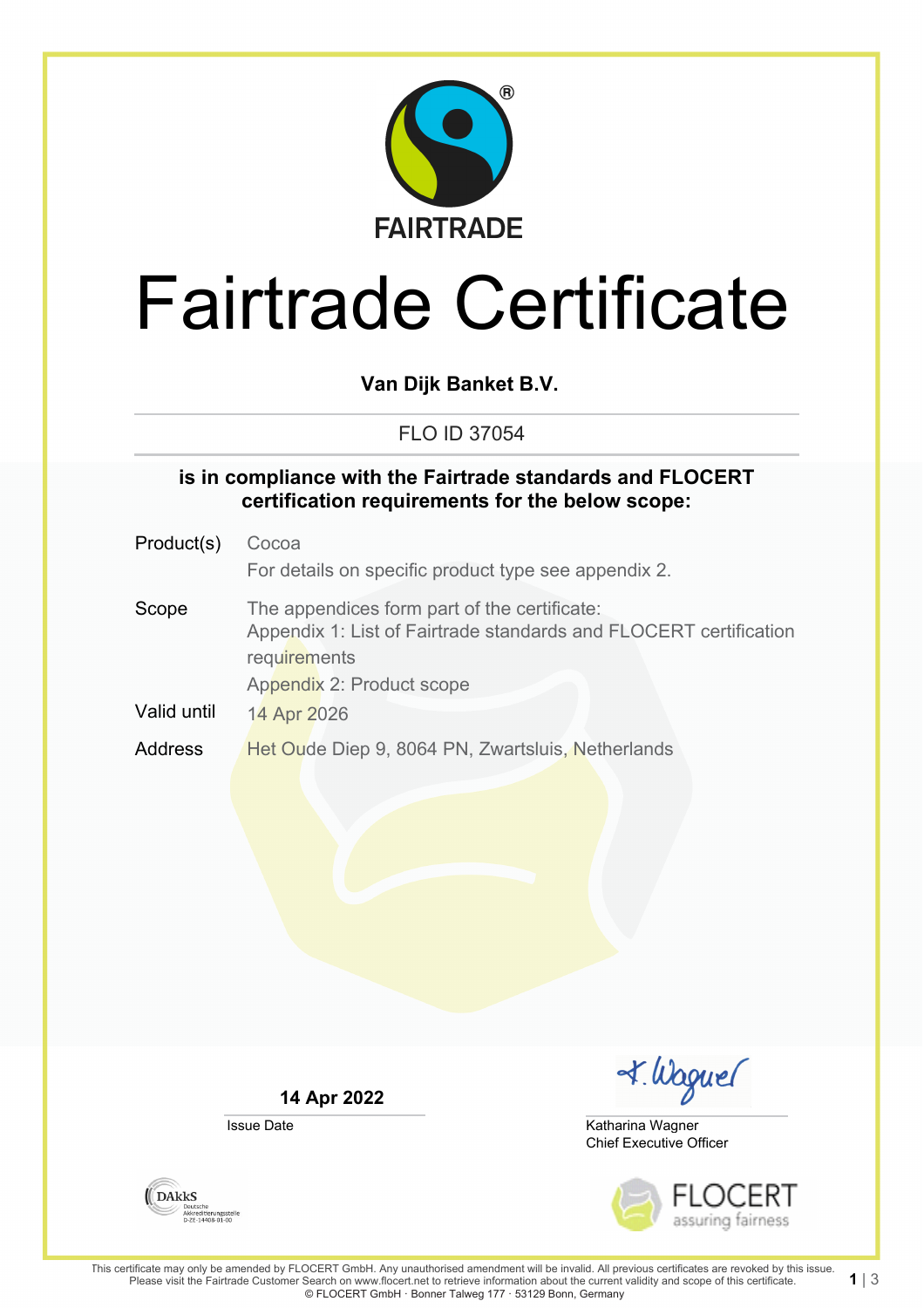

# Fairtrade Certificate

**Van Dijk Banket B.V.**

FLO ID 37054

**Appendix 1:**

**List of Fairtrade standards and FLOCERT certification requirements**

**The organization Van Dijk Banket B.V. with FLO ID 37054 ... is in compliance with the following Fairtrade standards**

Trader SCORE

• Fairtrade Trader Standard

• Fairtrade Standard for Cocoa

#### **... is in compliance with the following FLOCERT certification requirements**

Trader SCORE • FLOCERT Public Compliance Criteria List - Trade Certification